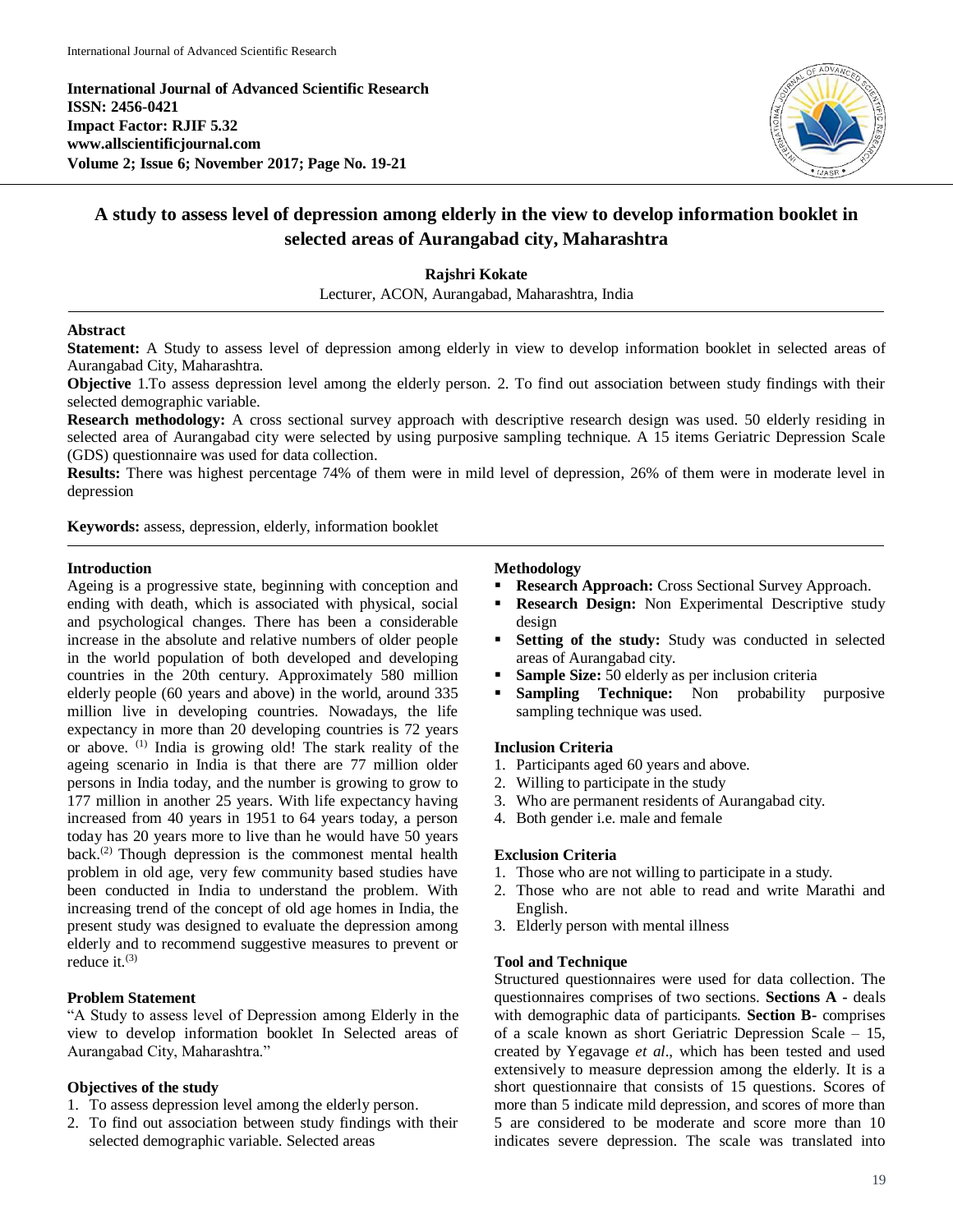Marathi language for data collection

#### **Legal and ethical aspects**

Permission was obtained from Principal, Shiva Trust's A.C.O.N., Aurangabad.

## **Result**

#### **Section A**

| <b>Demographic Variables</b>   |                         | <b>Frequency</b> | Percentage |  |
|--------------------------------|-------------------------|------------------|------------|--|
| Age                            | a) 65-69 years          | 34               | 68%        |  |
|                                | b) 70 -74 years         | 11               | 22%        |  |
|                                | c) 75-80 years          | 4                | 8%         |  |
|                                | d) 80 More than         | 1                | 2%         |  |
| Gender                         | a) Male                 | 24               | 48%        |  |
|                                | b) Female               | 26               | 52%        |  |
| Education                      | a) Literate             | 43               | 86%        |  |
|                                | b) illiterate           | 07               | 14%        |  |
| Occupation                     | a) job/occupation       | 04               | 08%        |  |
|                                | b) None                 | 46               | 92%        |  |
| Marital status                 | a) Married              | 49               | 98%        |  |
|                                | b) Unmarried            | 01               | 02%        |  |
|                                | c) Divorced             | $\overline{a}$   |            |  |
|                                | d) Separate             |                  |            |  |
| Religion                       | a) Hindu                | 37               | 74%        |  |
|                                | b) Muslim               |                  |            |  |
|                                | c) christen             |                  |            |  |
|                                | d) other                | 13               | 26%        |  |
|                                | a) Less than $10000/$ . | 33               | 66%        |  |
| Family                         | b) 10000-15000          | 12               | 24%        |  |
| monthly<br>income              | c) 15000-20000          | 04               | 08%        |  |
|                                | d) More than 20000      | 01               | 02%        |  |
|                                | a) Joint family         | 44               | 88%        |  |
| Types of family                | b) Nuclear family       | 06               | 12%        |  |
|                                | a)1                     | 15               | 30%        |  |
| Number of                      | b)2                     | 16               | 32%        |  |
| child in family                | $c)$ 3 and more         | 17               | 34%        |  |
|                                | d) none                 | 02               | 04%        |  |
| Number of<br>family<br>members | a) 2                    | 06               | 12%        |  |
|                                | b)3                     | 03               | 06%        |  |
|                                | $c)$ 4                  | 03               | 06%        |  |
|                                | $d)$ 5 or more          | 38               | 76%        |  |

Table 1: Demographic data analyzed using frequency and percentage

#### **Section B**

Deals with analysis of data related to level of depression among elderly.



**Fig 1:** Calculation of sample according to level of Depression

Above graph shows that there was highest percentage 74% of them were in mild level of depression, 26% of them were in

moderate level in depression and there were no any sample in severe level of depression.

**Table 2:** Association of knowledge regarding problems of Assess the level of depression among the elderly person in selected areas at Aurangabad (N=50)

| <b>Demographic Variables</b>    |                               | Mild           | <b>Moderate Severe Square</b> |                          | Chi-<br><b>Value</b> | <b>P-</b><br><b>Value</b> |
|---------------------------------|-------------------------------|----------------|-------------------------------|--------------------------|----------------------|---------------------------|
| Age                             | a) 65-69 years                | 28             | 06                            | $\overline{a}$           |                      | 7.82                      |
|                                 | $\overline{b}$ ) 70 -74 years | 09             | 02                            |                          | 53.52                |                           |
|                                 | c) 75-80 years                | 04             | 0 <sub>0</sub>                |                          |                      |                           |
|                                 | d) 80 More than               | 0 <sub>1</sub> |                               | $\overline{a}$           |                      |                           |
| gender                          | a) Male                       | 22             | 0 <sub>2</sub>                | $\overline{a}$           | 50                   | 3.84                      |
|                                 | b) Female                     | 19             | 07                            | $\overline{a}$           |                      |                           |
| Education                       | a) Literate                   | 36             | 07                            | $\overline{a}$           | 25.92                | 3.84                      |
|                                 | b) illiterate                 | 05             | 03                            | $\overline{a}$           |                      |                           |
| occupation                      | a) job/occupation             | 04             | $\overline{a}$                | $\overline{\phantom{0}}$ | 35.28                | 3.84                      |
|                                 | b) None                       | 37             | 09                            |                          |                      |                           |
| Marital<br>status               | a) Married                    | 42             | 07                            |                          | 42.16                | 7.82                      |
|                                 | b) Unmarried                  | 01             |                               |                          |                      |                           |
|                                 | c) Divorced                   |                |                               |                          |                      |                           |
|                                 | d) Separate                   | 00             | 0 <sub>0</sub>                |                          |                      |                           |
| Religion                        | a) Hindu                      | 37             | 06                            |                          |                      | 7.82                      |
|                                 | b) Muslim                     | ٠              | 00                            | $\overline{a}$           | 73.04                |                           |
|                                 | c) christen                   | L.             | 00                            | ÷,                       |                      |                           |
|                                 | d) other                      | 10             | 03                            |                          |                      |                           |
| Family<br>monthly<br>income     | a) Less than $10000/$ .       | 24             | 09                            |                          |                      | 7.82                      |
|                                 | b)10000-15000                 | 12             |                               | $\overline{a}$           | 50                   |                           |
|                                 | c) 15000-20000                | 03             | 0 <sub>1</sub>                | $\overline{a}$           |                      |                           |
|                                 | d) More than 20000            | 01             |                               | $\overline{a}$           |                      |                           |
| Types of<br>family              | a) Joint family               | 35             | 09                            | $\overline{\phantom{0}}$ | 28.88                | 3.84                      |
|                                 | b) Nuclear family             | 05             | 01                            | $\overline{a}$           |                      |                           |
| Number of<br>child in<br>family | 1<br>a)                       | 13             | 02                            | $\overline{a}$           |                      | 7.82                      |
|                                 | $h$ ) 2                       | 15             | 01                            |                          | 10.94                |                           |
|                                 | c) 3 and more                 | 11             | 06                            |                          |                      |                           |
|                                 | d) none                       | 02             |                               |                          |                      |                           |
| Number of<br>family<br>members  | $\overline{2}$<br>a)          | 05             | 01                            | $\overline{a}$           |                      | 7.82                      |
|                                 | b)3                           | 01             | 0 <sub>2</sub>                |                          | 70.04                |                           |
|                                 | $\overline{4}$<br>c)          | 03             |                               |                          |                      |                           |
|                                 | d) 5 or more                  | 31             | 07                            | $\overline{a}$           |                      |                           |

## **Implications**

- **1. Nursing Education:** Nursing educators can educate nurses about screening techniques of depression.
- **2. Nursing Service:** Nurse can implement different screening tools to identify depression among elderly in community area or in the hospital set up.
- **3. Nursing Administration:** Nurse Administrators can arrange camps for elderly population, where screening for depression can be undertaken to find out prevalence, causes and for preventive measures
- **4. Nursing Research:** Nurse Researchers can undertake more extensive studies based on the findings and methodology of this study, to identify carouses and to provide intervention to reduce and prevent depression
- **5. Mental health Nursing:** Mental health nursing based on the study of findings we can find out the level of depression and common precipitating factors for causation of depression, it will be effective for them to manage their related problems.

#### **Recommendations**

On the basis of the findings of the study following